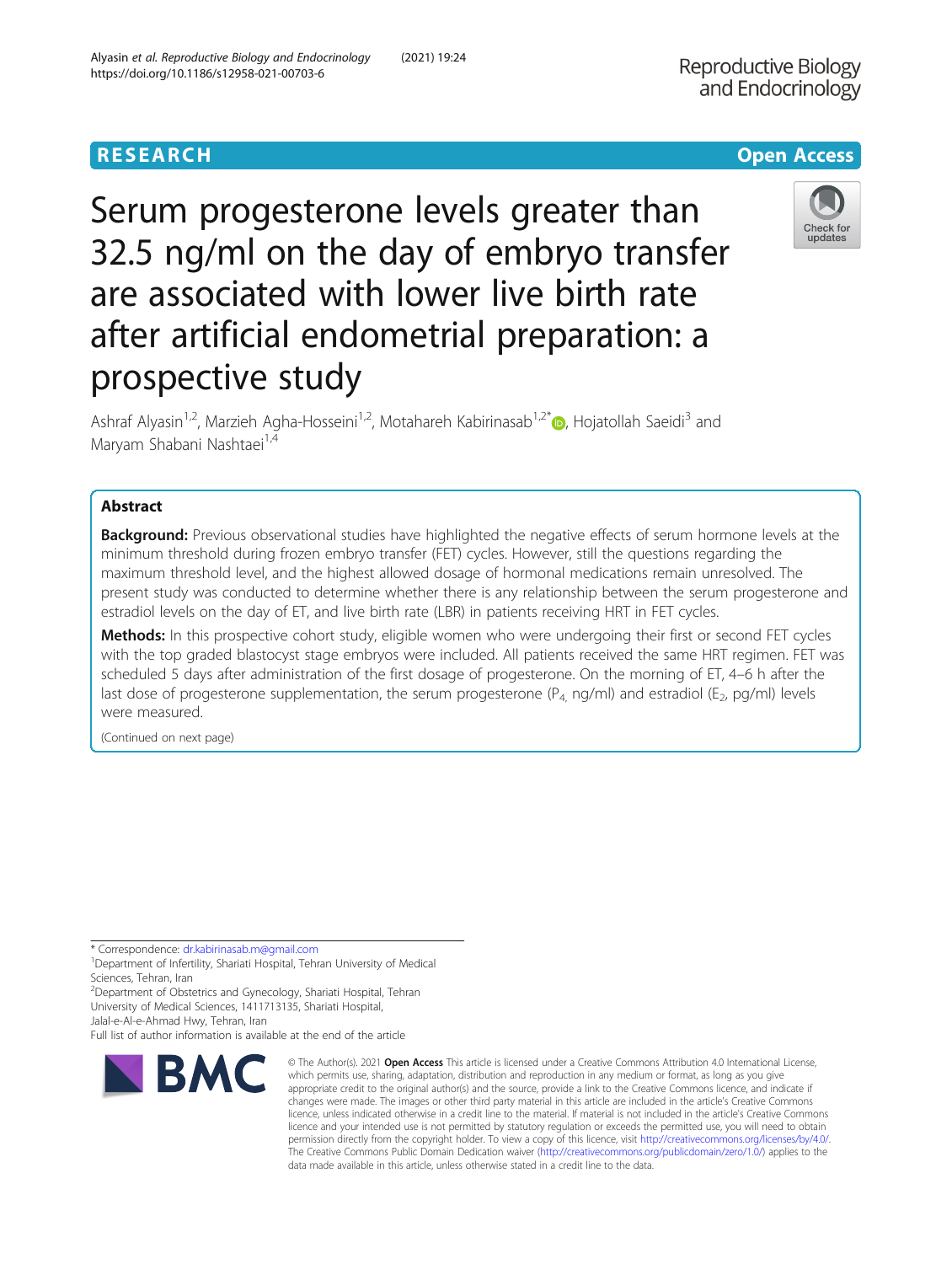# (Continued from previous page)

Results: Amongst the 258 eligible women that were evaluated, the overall LBR was 34.1 % (88/258). The serum  $P_4$ and E<sub>2</sub> values were divided into four quartiles. The means of women's age and BMI were similar between the four quartiles groups. Regarding both  $P_4$  and  $E_2$  values, it was found that the LBR was significantly lower in the highest quartile group ( $Q_4$ ) compared with the others, ( $P = 0.002$  and  $P = 0.042$ , respectively). The analysis of the multivariable logistic regression showed that the serum level of  $P_4$  on ET day, was the only significant predictive variable for LBR. The ROC curve revealed a significant predictive value of serum  $P_4$  levels on the day of ET for LBR, with an AUC = 0.61 (95 % CI: 0.54–0.68, P = 0.002). The optimum level of serum  $P_4$ , with 70 % sensitivity and 50 %specificity for LBR, was 32.5 ng/ml.

**Conclusions:** The present study suggests that a serum P4 value at the maximum threshold on the day of FET is associated with reduced LBR following blastocyst transfer. Therefore, measuring and monitoring of  $P_4$  levels during FET cycles might be necessary. However, the results regarding the necessity for the screening of serum  $E_2$  levels before ET, are still controversial, and further prospective studies are required.

Keywords: Serum progesterone, Estradiol, Frozen-warmed embryo transfer, Live birth rate

# Introduction

Recently, the "freeze –all" strategy has been employed by most fertility clinics due to the recent advances in laboratory procedures for cryopreservation and thawing of embryos and reducing the risk of ovarian hyperstimulation syndrome. After the optimization of embryos' quality and survival rate, the endometrial preparation is important. Although, the advantages of any particular endometrial preparation protocol for frozen embryo transfer (FET) over others has not been determined as yet, many clinicians prefer to use hormonal replacement therapy (HRT) for artificial endometrial preparation as it needs [\[1\]](#page-7-0) less control monitoring, allows for flexibility of scheduling, has a lower cycle cancellation rate and is cost-effective [\[2](#page-7-0)]. However, a proper synchronization between the embryo and the endometrium is still required by controlling the timing and the dosage of exposure to exogenous progesterone [[2\]](#page-7-0).

Recently, the link between the level of serum progesterone and estradiol in luteal phase and the pregnancy outcome in HRT-FET cycles has been explored. A retrospective study conducted by Yovich et al., suggested an optimal window of progesterone level (from 70 to 99 nmol/l) is associated with the highest pregnancy rate [[3\]](#page-7-0). More recently, a few studies have been conducted to find out whether there is any optimal level of progesterone around the ET day [[2](#page-7-0), [4](#page-7-0)–[8](#page-7-0)] and on the pregnancy test day [[9\]](#page-7-0). There is limited data regarding the administration of vaginal progesterone, however; a similar debate exists regarding the intramuscular  $(IM)$  route  $[6]$  $[6]$ . The current data suggests both low [\[2](#page-7-0), [4](#page-7-0), [6](#page-7-0), [7](#page-7-0), [10](#page-7-0)] and high [[5\]](#page-7-0) levels of serum progesterone on ET day result in a lower pregnancy rate, indicating different cut-off points in progesterone levels on ET day can predict the outcome of pregnancy. In most of the studies, patients receive either vaginal administration of P [[2,](#page-7-0) [3,](#page-7-0) [6](#page-7-0), [7,](#page-7-0) [10](#page-7-0)] or an IM administration  $[4-6]$  $[4-6]$  $[4-6]$  $[4-6]$ , but the combined approach of both methods has not been investigated.

Coroleu and Gaggiotti-Marre have speculated that a certain serum P value should be attained for an adequate immunological environment to allow implantation to occur and reduce pregnancy loss in FET cycles [\[11](#page-7-0)]; however, Polat et al., in a recent retrospective study, reported that neither the circulating P level nor the type of progesterone administration were independent predictors of ongoing pregnancy rate [\[12\]](#page-7-0). Therefore, based on existing research, the relationship between the serum progesterone levels on ET day and pregnancy outcomes as well as a certain dose of progesterone to achieve the most optimal clinical pregnancy and live birth rate are debatable topics.

This prospective study was conducted to determine the nature of the relationship between serum progesterone and estradiol levels on the day of ET and the live birth rate in patients receiving both vaginal and IM progesterone together for HRT in FET cycles.

# Materials and methods

# Methods

This prospective cohort study was carried out in infertile women who underwent frozen embryo transfer in a teaching center affiliated with Tehran University of Medical Sciences (Shariati Hospital) and a private infertility centre (Omid clinic) between February 2019 and February 2020. The study was approved by the Institutional Review Board and Ethics Committee of the Tehran University of Medical Sciences. Eligible women included in this study were aged < 40 years, with a body mass index < 30, and undergoing their first or second frozen embryo transfer cycle using the freeze-all strategy, with 1–2 top quality blastocysts. Patients with oocyte or embryo donation cycles, recurrent miscarriages and implantation failure, severe male factor, uterine diseases or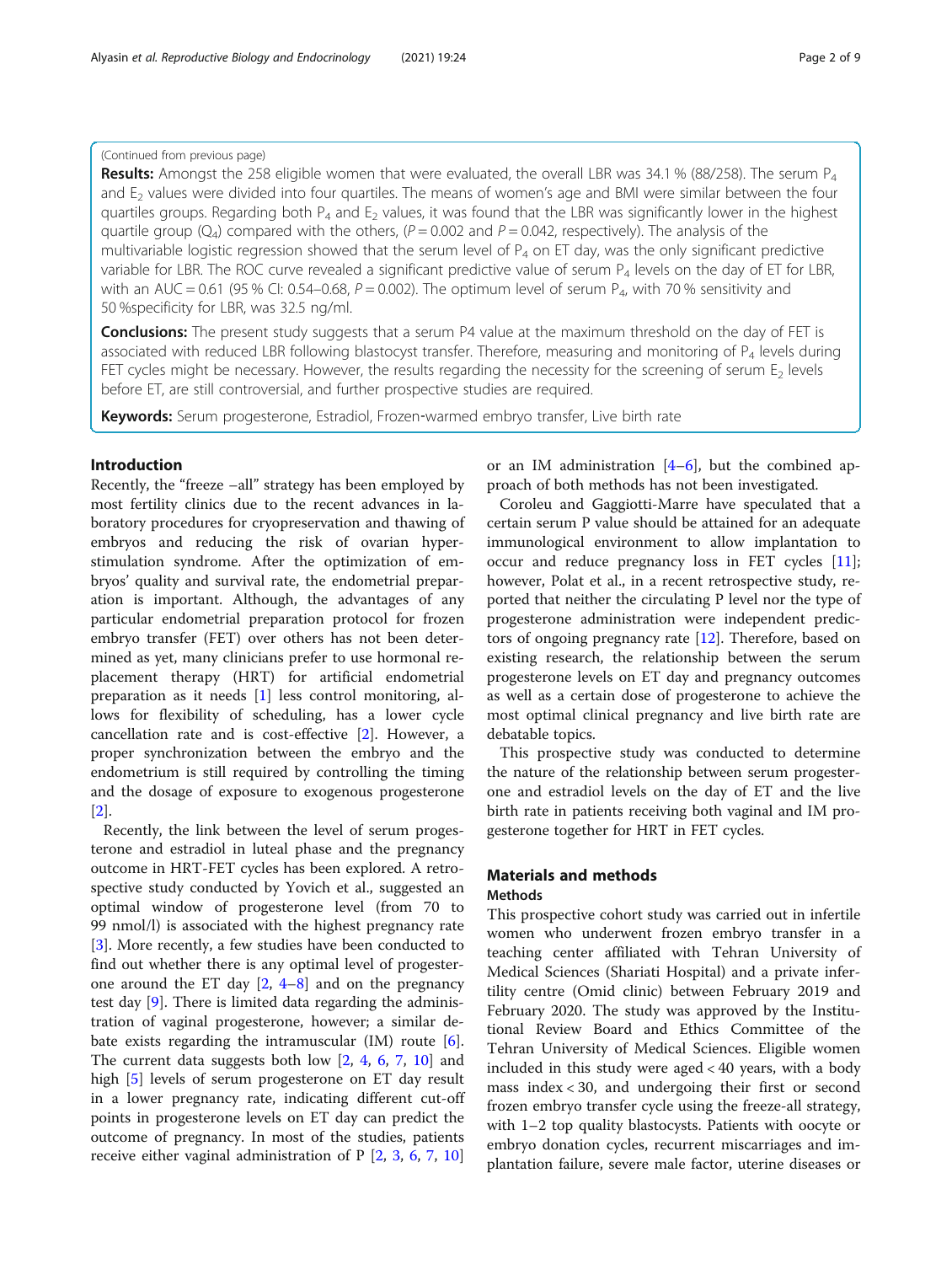hydrosalpinx diagnosis were excluded from the study. The patients were selected in order of appearance according to their convenient accessibility, and each patient participated in the study only once and on the condition of written consent.

All the patients received hormone replacement therapy for endometrial preparation without pituitary downregulation with a GnRH agonist. An ultrasound scan and  $E_2$  measurement was carried out on days 2–3 of the spontaneous menstrual cycle to confirm pituitary desensitization. The endometrial preparation was started using 6 mg estradiol valerate daily if the endometrial thickness was less than 5 mm and serum estradiol level < 50 pg/ml. After 10–12 days of estradiol administration and if ultrasound showed an optimal endometrial thickness ( $\geq$  7 mm, with a triple-line pattern), estradiol valerate was continued at the same doage and then a vaginal progesterone suppository (Cyclogest® 400 mg, Actoverco, Iran) was administered once on the first day, twice on the second day, and thrice for the following days. Meanwhile, starting on the fourth day, 25 mg of progesterone (Aburaihan Pharmaceutical Co., Tehran, Iran) was administered intramuscularly (IM), and then was continued at 50 mg per day in the following days. Otherwise, the estradiol dosage was increased to 8 mg/day to achieve the appropriate endometrial thickness. The hormone therapy was continued until a pregnancy test was performed, and in cases of a positive pregnancy, estradiol valerate and progesterone continued to be administered until week 10 of gestation. All sonographic evaluations were performed by an expert infertility fellowship using a Philips Affiniti 70 ultrasound machine with a C10-3v Pure-Wave endo-vaginal probe. According to the women's age, up to two frozen embryos were thawed and transferred at the blastocyst stage on the 5th day of progesterone treatment. On the day of ET, eligible patients were selected for this study. After checking all the inclusion and exclusion criteria, patients were informed about the objective of the study, and asked to sign a written consent enrollment form.

#### Embryo morphology assessment

The vitrification/warming protocol was performed according to the method described previously [[13\]](#page-8-0). All the vitrified blastocysts were thawed on day 5 and transferred on the same day. The grading for blastocysts is based the inner cell mass and trophectoderm appearance assessment, as proposed by Gardner et al. [[14\]](#page-8-0). In the present study only patients who had the top grading (high and medium level) embryos, according to the Gardner classification, were included. The blastocyst embryos were cultured in 10 µl of culture media (Sage Biopharma, Gytech, Australia) under mineral oil at 37 °C and 6 % CO2, 5 % O2, and nitrogen balance in K-System incubator (K-System G210, CooperSurgical, USA). For the transfer, a pre-equilibrated Universal transfer medium (UTM) with phenol red (MediCult) was used.

# The hormonal assessment

On the morning of embryo transfer, 4–6 hours after the last dose of progesterone supplementation, the serum progesterone and estradiol levels were measured. All the laboratory tests were performed in the private infertility center (Omid clinic). Using the VIDAS® Progesterone (PRG) assay, progesterone levels were determined. The VIDAS (VITEK® ImmunoDiagnostic Assay System) instrument is an enzyme-linked immunofluorescence assay (ELIFA). The range of measurement of the VIDAS Progesterone reagent was 0.25–80 ng/ml. Progesterone values below the limit of detection  $( $0.25 \text{ ng/ml}$ ) were$ read as half the limit of detection (i.e., 0.125 ng/ml), and a control and standardisation were run once daily. Meanwhile, serum levels of estradiol were measured using an automated Elecsys Immunoanalyzer (Roche Diagnostics, Mannheim, Germany). Intra-and inter-assay variation coefficients were less than 5 % and less than 10 %, respectively. All of the hormonal measurement procedures including the preparation setup, dilution and regulation, assay, and quality control processes were carried out according to the manufacturer's instructions.

#### Outcome measures

The primary outcome was determining the relationship between serum progesterone  $(P_4, ng/ml)$  and estradiol  $(E_2, pg/ml)$  levels on the day of ET and live birth rate (LBR) in artificial endometrial preparation cycles. The secondary outcomes included the clinical pregnancy rate (CPR) (the number of pregnancies with presence of a gestational sac with fetal heartbeat on vaginal ultrasound per ET cycles), blighted ovum rate (the number of pregnancies per ET cycle in which the embryo fails to develop or is reabsorbed), miscarriage rates (the number of the spontaneous loss of a clinical pregnancy before week 20 per ET cycles) and LBR (the number of deliveries that resulted in at least one live born fetus per ET cycle).

#### Statistical analysis

Statistical analysis was done using the Statistical Package for Social Sciences (SPSS Inc., Chicago, IL, USA) version 21.0. The serum levels of  $P_4$  and  $E_2$  on the day of ET were stratified into four quartiles according to the 25th, 50th and 75th percentiles. All the categorical variables were compared with a Chi-square test between groups. The Student's t-test was used to compare continuous variables. To analyze the impact of serum  $P_4$  on the day of ET defined by the four quartiles on LBR a multivariate logistic regression analysis was performed with all the potential confounding variables. The women's age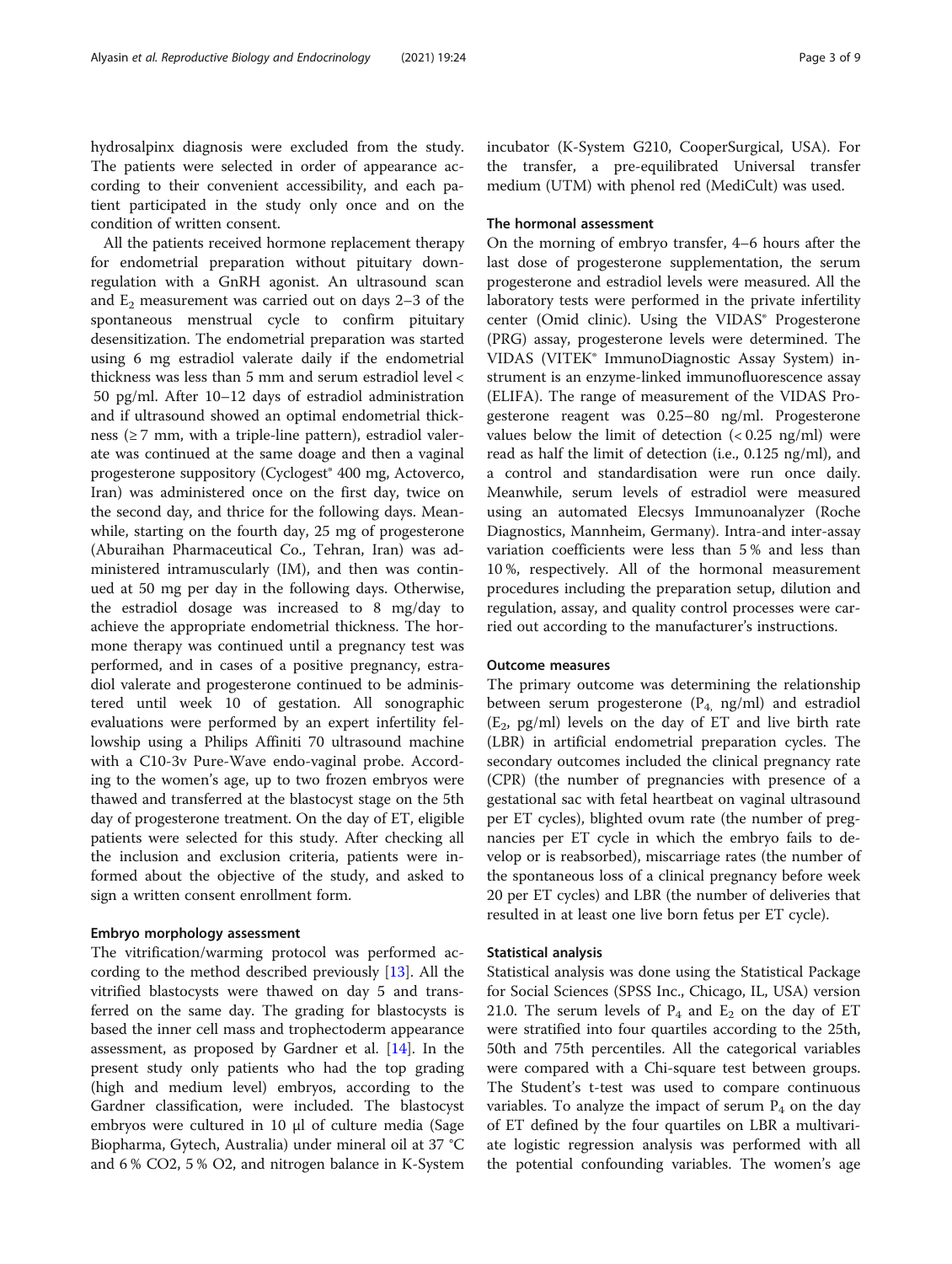and BMI, cause of infertility, endometrial thickness, serum  $E_2$  and P4 quartiles, and number of MII oocytes and transferred embryos were included in the regression analysis. The receiving operating characteristic (ROC) curve was applied to define the predictive capability of serum  $P_4$  on LBR. The area under the curve (AUC) was calculated and the optimal threshold to predict LBR was defined according to sensitivity and specificity.

# Results

Overall, 258 eligible women with HRT-FET cycles were evaluated. The clinical pregnancy, miscarriage and live birth rates were 35.6 % (92/258), 1.5 % (4/258) and 34.1 % (88/258) respectively. Data were then categorized according to the presence (group I;  $n = 88$ ) or absence (group II;  $n = 170$ ) of a live birth. Age, BMI, number of mature oocytes (MII) and fertilization rate were found to be similar between groups. The mean level of  $P_4$  on ET day in patients without live birth (group II) was significantly higher compared to group I  $(37.1 \pm 25.8 \text{ versus}$  $27.3 \pm 15.0$ ,  $P < 0.001$ ). Although, there was no statistically significant difference between the groups in terms of the mean level of  $E_2$  on ET day, despite the difference being close to significant  $(P = 0.07)$  (Table 1).

The serum  $P_4$  values were divided into quartiles. The serum  $P_4$  ranges for each quartile were  $Q_1$ : < 19 ng/ml  $(n = 64)$ , Q<sub>2</sub>:19–29 ng/ml  $(n = 65)$ , Q<sub>3</sub>:29–49 ng/ml  $(n = 65)$ 65) and  $Q_4$ : > 49 ng/ml (*n* = 64). Table [2](#page-4-0) demonstrates the clinical outcome in patients according to their serum P quartile on ET day. The means of both age and BMI were similar between the four quartiles groups. CPRs were 29/64 (45.3 %), 31/65 (47.7 %), 20/65 (30.8 %) and

12/64 (18.8 %) respectively in the four quartiles group as well as LBRs were 27/64 (42.2 %), 30/65 (46.2 %), 20/65 (30.8 %) and 11/64 (17.2 %) respectively, which were found to be significantly lower in the fourth quartile  $(P = 0.002)$ . However, there is no significant difference between the groups in terms of blighted ovum and miscarriage rates.

In similar way, the serum  $E_2$  values were divided into quartiles. The serum  $P_4$  range for each quartile were  $Q_1$ :  $<$  411 pg/ml (*n* = 64), Q<sub>2</sub>: 411–632 pg/ml (*n* = 65), Q<sub>3</sub>: 632–905 pg/ml  $(n = 65)$  and  $Q_4$ : > 905 pg/ml  $(n = 64)$ . Table [3](#page-4-0) shows the clinical outcome in patients according to quartiles of the serum  $E_2$  on ET day. The means of women's age and BMI were similar between the four quartiles groups. CPRs were 22/64 (34.4 %), 30/65 (46.2 %), 25/65 (38.5 %) and 15/64 (23.4 %) respectively,  $(P = 0.056)$ ; similarly, LBRs were  $20/64$  (31%), 30/65 (46.2 %), 24/65 (36.9 %) and 14/64 (21.9 %) respectively,  $(P = 0.042)$ , that were found to be significantly lower in  $Q_4$  group. However, there is no significant difference between groups in terms of blighted ovum and miscarriage rates.

When all of the parameters were entered in a multivariate logistic regression model to identify which factors affect the live birth outcomes, the serum level of progesterone on ET day was the only significant variable. The patients in the highest quartile of progesterone,  $(Q_4)$  76%, were less likely to have live birth compared to those in the second quartile of progesterone  $(Q_2)$  (OR: 0.24; CI: 0.10-0.65,  $P = 0.001$ ) (Table [4](#page-5-0)).

Table 1 The characteristics of women grouped according to presence of live birth

| Variables*                             | With live birth<br>$(n = 88)$ | Without live birth<br>$(n = 170)$ | P-value |
|----------------------------------------|-------------------------------|-----------------------------------|---------|
| Women' age (yr.)                       | $32.4 \pm 4.1$                | $33.1 \pm 4.1$                    | 0.18    |
| Body mass index ( $kg/m2$ )            | $25.2 \pm 2.1$                | $25.0 \pm 2.2$                    | 0.50    |
| Cause of infertility, n (%)            |                               |                                   | 0.47    |
| <b>PCOS</b>                            | 35 (39.8)                     | 71(41.8)                          |         |
| Male factor                            | 34 (38.6)                     | 50 (29.4)                         |         |
| Tubal factor                           | 6(6.8)                        | 20(11.8)                          |         |
| Unexplained                            | 8(9.1)                        | 15(8.8)                           |         |
| Mixed (both female and male factor)    | 5(5.7)                        | 14(8.2)                           |         |
| No. of MII oocytes                     | $6.2 \pm 1.9$                 | $6.0 \pm 2.0$                     | 0.34    |
| Basal serum FSH level (IU/I)           | $5.9 \pm 1.6$                 | $5.7 \pm 1.7$                     | 0.26    |
| Fertilization rate                     | $0.76 \pm 0.15$               | $0.75 \pm 0.14$                   | 0.62    |
| Endometrial thickness (mm)             | $9.6 \pm 1.4$                 | $9.5 \pm 1.0$                     | 0.34    |
| P <sub>4</sub> level on ET day (ng/ml) | $27.3 \pm 15.0$               | $37.1 \pm 25.8$                   | < 0.001 |
| $E2$ level on ET day (pg/ml)           | $631.5 \pm 350.5$             | $722.5 \pm 432.5$                 | 0.07    |
| No. of transferred embryos             | $1.65 \pm 0.47$               | $1.59 \pm 0.49$                   | 0.30    |

\*Significant level was considered at  $p < 0.05$ ; values are presented as mean ± standard deviation or number (percentage)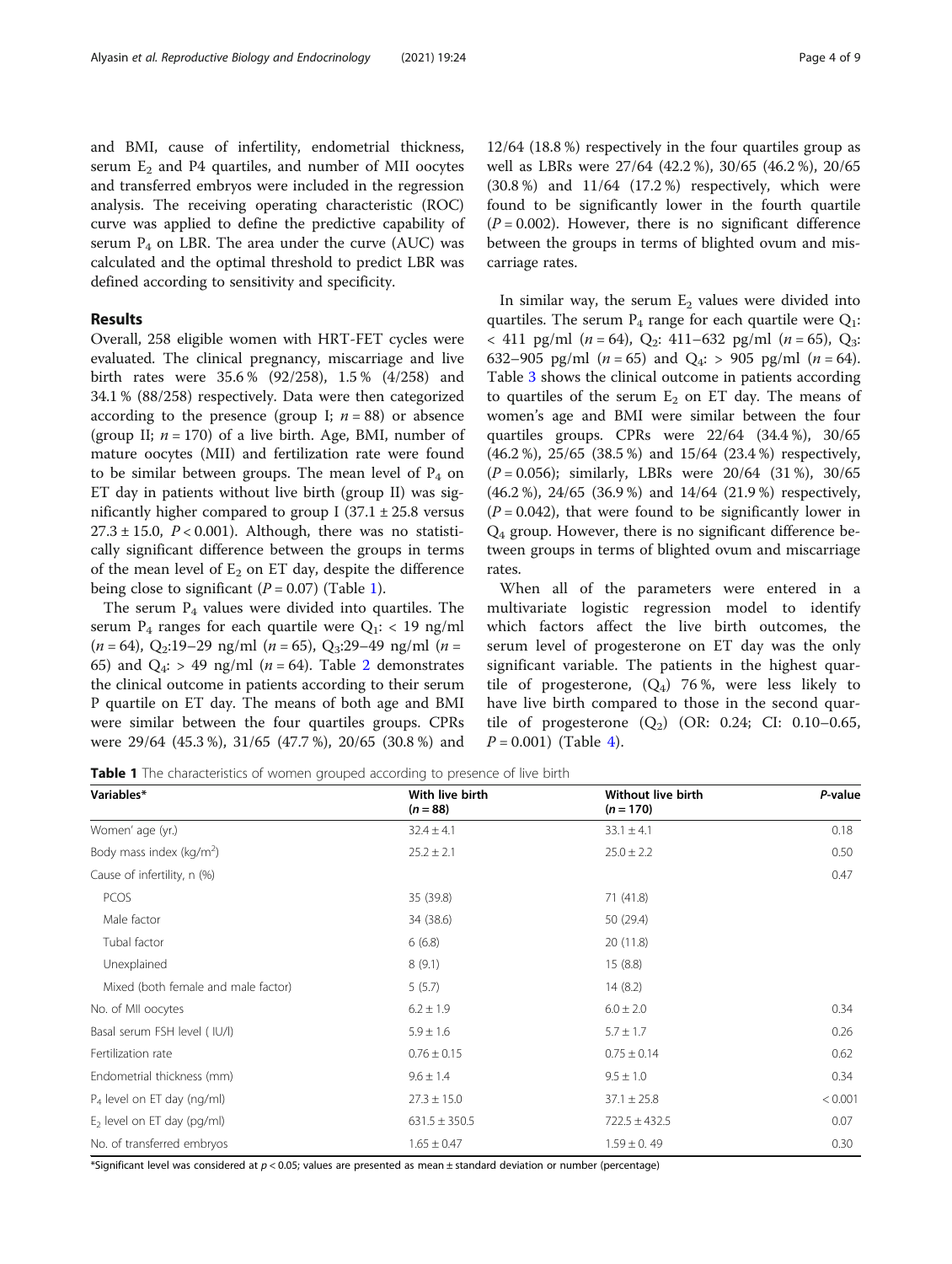| Variables*                          | $Q_1$ (< 19 ng/ml)<br>$(n = 64)$ | $Q_2$ (19–29 ng/ml)<br>$(n = 65)$ | $Q_3$ (29–49 ng/ml)<br>$(n = 65)$ | $Q_4$ (> 49 ng/ml)<br>$(n = 64)$ | P-value |
|-------------------------------------|----------------------------------|-----------------------------------|-----------------------------------|----------------------------------|---------|
| Women' age (yr.)                    | $31.8 \pm 3.7$                   | $32.8 + 4.4$                      | $33.4 + 4.2$                      | $33.5 + 3.8$                     | 0.066   |
| Body mass index ( $\text{kg/m}^2$ ) | $25.5 \pm 2.1$                   | $74.8 + 2.0$                      | $25.0 + 2.1$                      | $74.8 + 7.1$                     | 0.17    |
| Positive pregnancy rate/ET, n (%)   | 31(48.4)                         | 34 (52.3)                         | 27(41.5)                          | 17(26.6)                         | 0.017   |
| Blighted ovum rates/ET, n (%)       | 2(3.1)                           | 3(4.6)                            | 7(10.8)                           | 5(7.8)                           | 0.301   |
| Clinical pregnancy rate/ET, n (%)   | 29(45.3)                         | 31(47.7)                          | 20 (30.8)                         | 12 (18.8)                        | 0.002   |
| Miscarriage rate/ET, n (%)          | 2(6.89)                          | 1(3.22)                           | 0(0)                              | 1(8.33)                          | 0.590   |
| Live birth rate/ET, n (%)           | 27(42.2)                         | 30(46.2)                          | 20 (30.8)                         | 11(17.2)                         | 0.002   |

<span id="page-4-0"></span>**Table 2** The clinical outcome according to serum  $P$  values (ng/ml) on ET day

\* Significant level was considered at  $p < 0.05$ 

The ROC curve showed a significant predictive value of serum  $P_4$  levels on the day of ET for LBR, with an AUC = 0.61 (95 % CI: 0.54–0.68,  $P = 0.002$ ). The optimal serum  $P_4$  threshold, with 70 % sensitivity and 50 % specificity, for LBR was 32.5 ng/ml. The LBR around this threshold was 42.2 % versus 23.4 % for a serum  $P_4 < 32.5$ or ≥ 32.5 ng/ml ( $P = 0.02$ ) (Fig. [1\)](#page-5-0).

# **Discussion**

We conducted this study to investigate whether  $P_4$  and  $E<sub>2</sub>$  levels measured on embryo transfer day could be correlated to pregnancy outcomes following FET cycles with the same endometrial preparation and luteal phase support. We identify a significant association between serum  $P_4$  levels, CPR and LBR. However, these relationships were not significant in the case of estradiol levels. In our study, patients with progesterone levels in the highest quartile (Q4) had a significantly lower likelihood of CPR and LBR compared with those in the second quartile (Q2). The current study has, additionally, shown that women with a progesterone concentration  $\ge$ 32.5 ng/ml have significantly lower clinical pregnancy and live birth rates. It is worth noting that in our study, the level of progesterone in the lowest quartile was 19 ng/ml, and the mean of serum progesterone level was higher than in previous studies, as only 14 patients (5.4 %) had the minimum progesterone level (< 10.3 ng/ ml). This could be due to the fact that a combined approach of both vaginal and IM administration of progesterone for HRT endometrial preparation was employed.

The current literature regarding the optimal range for  $P_4$  level on the day of ET in FET cycles using HRT regimen for endometrial preparation is limited and, indeed, controversial. The first study conducted by Kofinas et al. in a retrospective study, 213 patients were evaluated and underwent single euploid embryo frozen transfer cycles with programed endometrial preparation using 50 mg IM progesterone, and they concluded that  $P_4$  levels > 20 ng/ml on the day of transfer were associated with decreased ongoing pregnancy and live birth rates [\[5](#page-7-0)]. Similarly, Yovich et al.[\[3\]](#page-7-0), investigated 529 FET cycles with single blastocyst embryo transfer and a unique HRT regimen with vaginal pessaries containing 10–20 mg micronized 17-beta –eosteradiol and 400 mg micronized progesterone was used for all the participants. Their analyses showed that mid-luteal serum progesterone levels below 50 nmol/l (or 15.7 ng/ml) and above 99 nmol/l (or 31.1 ng/ml) were associated with decreased implantation rates. In their study, the maximum level of progesterone (> 31.1 ng/ml) with determinant impact on implantation rate  $[3]$  $[3]$ , was similar to the results yielded in this study. These observations suggest that either very low or very high level of progesterone concentrations can impair endometrial maturation in

Table 3 The clinical outcome according to serum E2 values (pg/ml) on ET day

| Variables*                        | $Q_1$ (< 411<br>pg/ml)<br>$(n = 64)$ | $Q_2$ (411–632 pg/ml)<br>$(n = 65)$ | $Q_3$ (632–905 pg/ml)<br>$(n = 65)$ | $Q_4$ (> 905 pg/ml)<br>$(n = 64)$ | P-value |
|-----------------------------------|--------------------------------------|-------------------------------------|-------------------------------------|-----------------------------------|---------|
| Women' age (yr.)                  | $32.7 \pm 4.2$                       | $32.8 \pm 4.1$                      | $32.3 \pm 3.9$                      | $33.7 + 4.0$                      | 0.29    |
| Body mass index ( $kg/m2$ )       | $25.0 \pm 2.1$                       | $25.2 + 2.0$                        | $74.7 + 7.0$                        | $25.0 \pm 2.1$                    | 0.17    |
| Positive pregnancy rate/ET, n (%) | 29 (45.3 %)                          | 33(50.7 %)                          | 29 (44.6 %)                         | 18(28.1 %)                        | 0.056   |
| Blighted ovum rate/ET, n (%)      | $7(10.9\%)$                          | $3(4.61\%)$                         | $4(6.15\%)$                         | $3(4.68\%)$                       | 0.428   |
| Clinical pregnancy rate/ET n (%)  | 22(34.4)                             | 30(46.2)                            | 25(38.5)                            | 15(23.4)                          | 0.056   |
| Miscarriage rate/ET n (%)         | $2(9.09\%)$                          | $0(0\%)$                            | $1(4\%)$                            | $1(6.66\%)$                       | 0.431   |
| Live birth rate/ET n (%)          | 20 (31 %)                            | 30(46.2)                            | 24 (36.9)                           | 14(21.9)                          | 0.042   |

\*statistically significant difference;  $p < 0.05$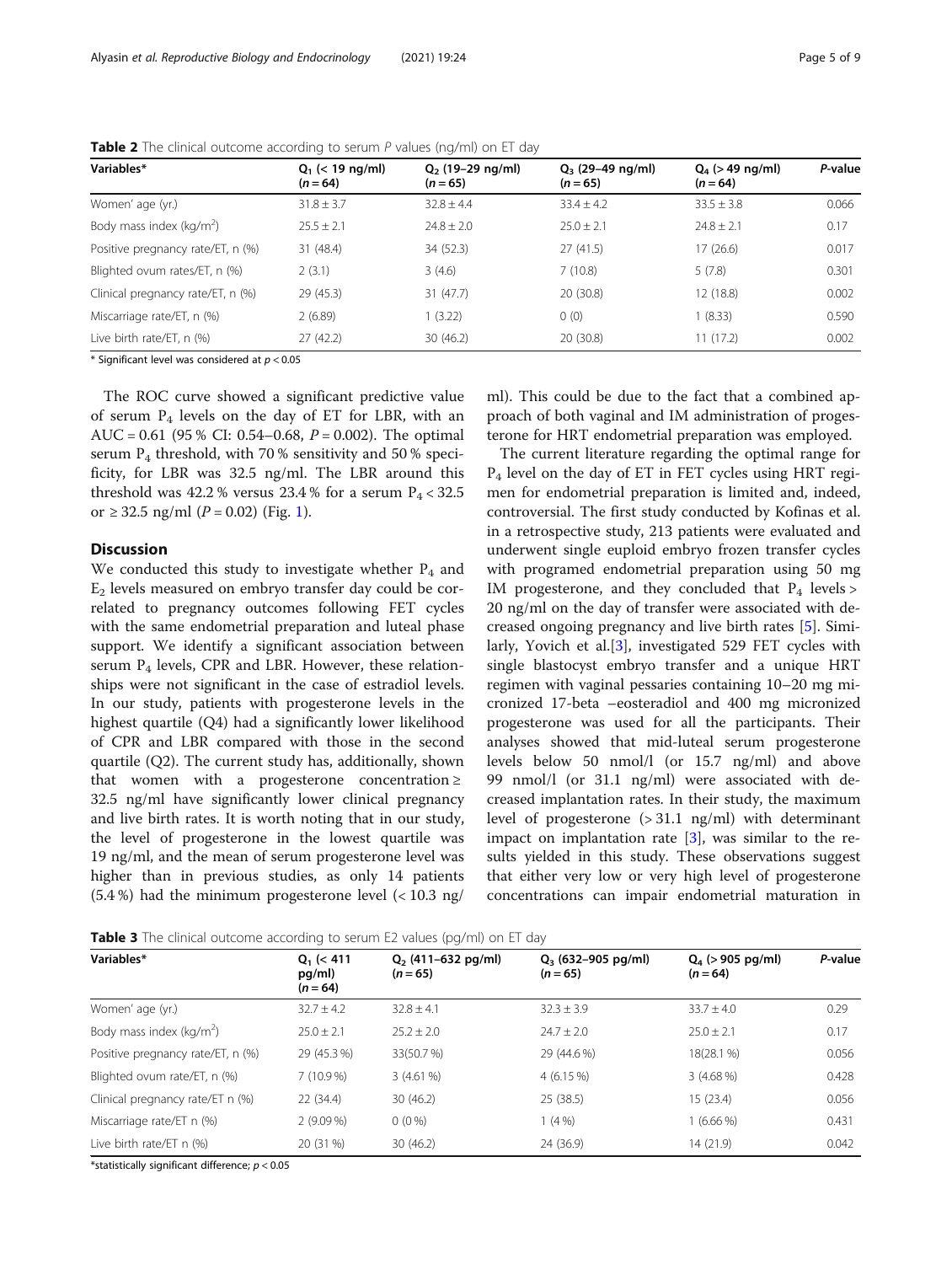<span id="page-5-0"></span>Table 4 Multivariable logistic regression analysis for detecting prognostic factors regarding live birth rate

| Variables *                                                | B       | Odds ratio                                       | (95 % confidence interval) | P-value                  |
|------------------------------------------------------------|---------|--------------------------------------------------|----------------------------|--------------------------|
| Women' age                                                 | $-0.04$ | 0.95                                             | $(0.90 - 1.02)$            | 0.16                     |
| Women' body mass index                                     | 0.05    | 1.04                                             | $(0.89 - 0.12)$            | 0.55                     |
| Cause of infertility                                       |         |                                                  |                            |                          |
| Polycystic ovary syndrome                                  |         |                                                  | Reference group            |                          |
| Male factor                                                | 0.32    | 1.37                                             | $(0.76 - 2.50)$            | 0.28                     |
| Tubal factor                                               | $-0.49$ | 0.60                                             | $(0.22 - 1.65)$            | 0.32                     |
| Unexplained factor                                         | 0.07    | 1.08                                             | $(0.41 - 2.79)$            | 0.87                     |
| Mixed factor (both male and female)                        | $-0.32$ | 0.72                                             | $(0.24 - 2.17)$            | 0.56                     |
| Number of MII oocyte                                       | 0.07    | 1.07                                             | $(0.92 - 1.25)$            | 0.34                     |
| Number of transferred embryos                              | 0.15    | 1.16                                             | $(0.67 - 2.0)$             | 0.57                     |
| Endometrial thickness on ET day                            | 0.09    | 1.09                                             | $(0.90 - 1.31)$            | 0.34                     |
| Progesterone value quartile $(Q_1)$ on ET day (< 19 ng/ml) | $-0.16$ | 0.851                                            | $(0.42 - 1.70)$            | 0.650                    |
| Progesterone value $Q_2$ on ET day (19-29 ng/ml)           |         | Reference group                                  |                            |                          |
| Progesterone value $Q_3$ on ET day (29-49 ng/ml)           | $-0.65$ | 0.51                                             | $(0.25 - 1.06)$            | 0.073                    |
| Progesterone value $Q_4$ on ET day (> 49 ng/ml)            | $-1.41$ | 0.24                                             | $(0.10 - 0.54)$            | 0.001                    |
| Estradiol value $Q_1$ on ET day (< 411 pg/m)               |         | Reference group                                  |                            | $\overline{\phantom{a}}$ |
| Estradiol value $Q_2$ on ET day (411-632 pg/ml)            | 0.60    | 1.82                                             | $(0.87 - 3.83)$            | 0.11                     |
| Estradiol value $Q_3$ on ET day (632-905 pg/ml)            | 0.33    | 1.39                                             | $(0.65 - 2.96)$            | 0.38                     |
|                                                            |         | Estradiol value $Q_4$ on ET day ( $>$ 905 pg/ml) |                            | $-0.43$                  |





\*statistically significant difference;  $p < 0.05$ 

the implantation window. One interpretation is that low progesterone may delay or impede, while excess progesterone levels may accelerate, development of endometrium, and consequently either delay or advance the implantation window. Indeed, implying that both environments may impede synchronization of embryo and endometrial asynchronous [\[3](#page-7-0)]. In agreement with Yovich et al. [\[3](#page-7-0)], more consideration should be given when planning progesterone supplements during assisted reproductive procedures, and the clinicians may require to adjust their regimen and synchronization the day of transfer to regulate serum progesterone concentration.

Furthermore, Labarta et al. in a prospective study, evaluated 244 donor-oocyte recipients who underwent FET cycles after artificial endometrial preparation with estradiol valerate and vaginal micronized progesterone (400 mg/12 h). They found that a serum  $P_4$  level < 9.2 ng/ml on the day of ET was associated with reduced ongoing pregnancy rate [\[2](#page-7-0)]. Similarly, Cedrin-Durerin et al. assessed 277 FET cycles using micronized esteradiol (2 mg daily) and vaginal micronized progesterone (600 mg daily) for endometrial preparation, and concluded that a serum  $P_4$  level less than 10 ng/ml on the day of ET was associated with significantly lowered pregnancy and live birth rates  $[10]$  $[10]$ . In agreement with this, Gaggiotti-Marre and colleagues examined 244 FET cycles with exactly the same HRT regimen, and demonstrated that a low serum  $P_4$  value on the day prior to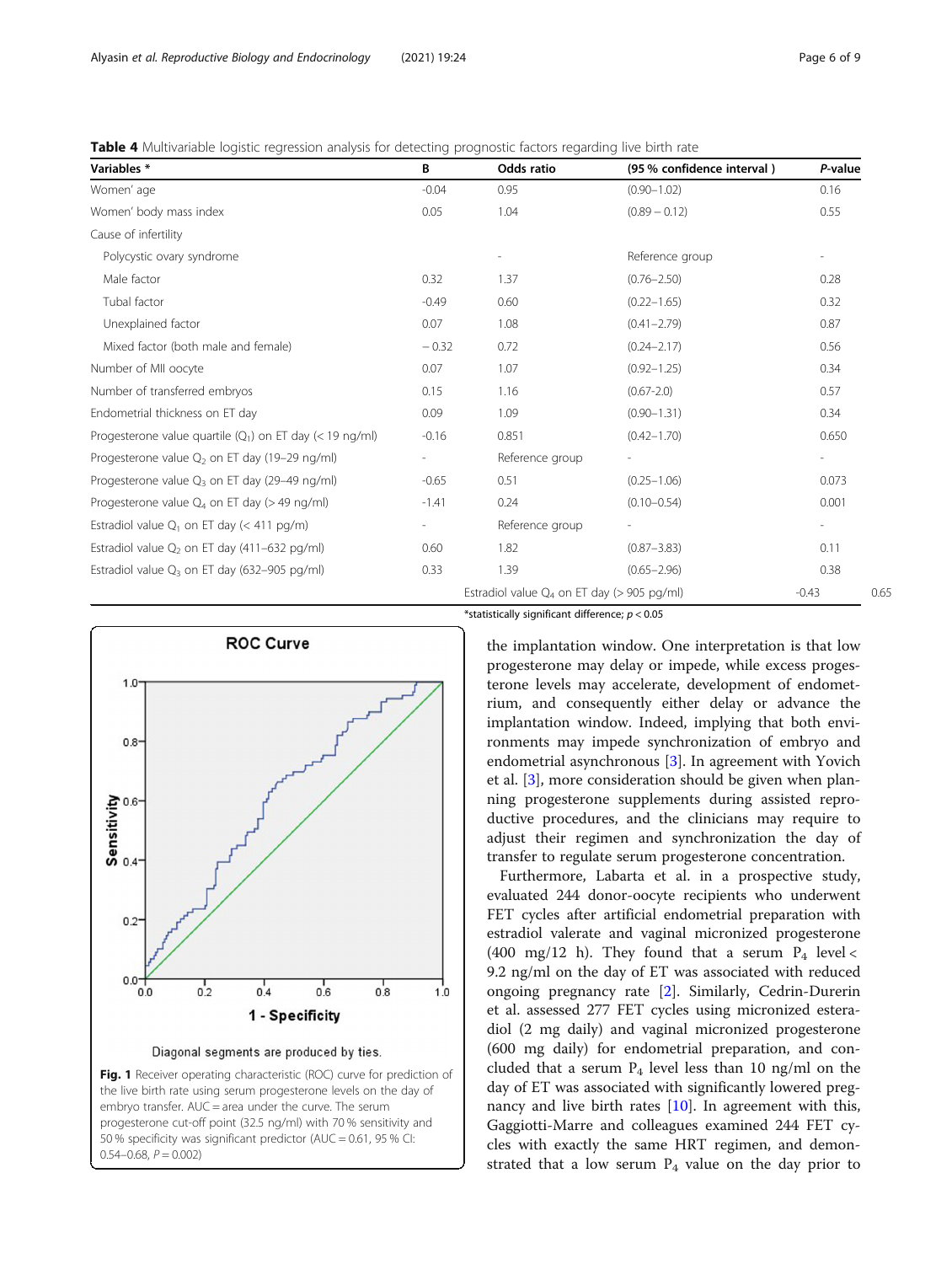$ET \le 10.64$  ng/ml was associated with decreased pregnancy and live birth rates following frozen-thawed euploid embryo transfer. Moreover, they found that women in the lower  $P_4$  quartile had a significant higher miscarriage rate compared with those in the higher quartiles [\[7\]](#page-7-0). Recently, Boynukalin et al., in a prospective study, evaluated 168 patients who underwent a single euploid FET cycle with HRT endometrial preparation using estradiol valerate and 100 mg of IM progesterone. Their data analysis showed that patients with serum  $P_4$ levels < 13.6 ng/ml prior to ET had a significantly reduced likelihood of ongoing pregnancy [\[6](#page-7-0)].

As mentioned above, the previous studies have reported that low P level prior to FET is associated with poor pregnancy outcome. Most of the previous studies administered vaginal progesterone for endometrial preparation [[2,](#page-7-0) [3,](#page-7-0) [7](#page-7-0), [10](#page-7-0)], except for Kofinas et al.[\[5](#page-7-0)] and Boynukalin et al.[[6\]](#page-7-0) studies that used IM progesterone. Furthermore, in the present study, the endometrial preparation was performed by combining both vaginal and IM progesterone. Therefore, the differences in the methodology of the previous studies have made it difficult to compare the results. The upper limit of progesterone in fourth quartile group in this study was similar to two previous studies that used IM progesterone for endometrial preparation. It is well known that the progesterone concentration in endometrial tissue after using vaginal progesterone supplementation is significantly higher than those with IM progesterone administration, whereas; serum progesterone levels are approximately four times higher with IM progesterone compared with vaginal administration [[15,](#page-8-0) [16](#page-8-0)]. Therefore, serum progesterone cut-off points will differ according to the route of progesterone administration [\[9](#page-7-0)]. As Shapiro and colleagues have reported, the monitoring of serum  $P_4$  levels is unprofitable [\[17\]](#page-8-0). In the case of trans-vaginal administration of drugs, despite the low serum  $P_4$  levels, the endometrial concentration of  $P_4$  were higher than the intramuscular injection cases, due to the uterine firstpass effect [[18](#page-8-0)–[20\]](#page-8-0).

Evidence from the natural cycles in fertile women demonstrated that low levels of progesterone are necessary to achieve endometrial receptivity for embryo implantation [[21\]](#page-8-0). Hull et al. in a classical study showed that a lower threshold of 9.4 ng/ml was optimal for fertility in natural cycles [[22\]](#page-8-0). Regarding FET cycles, Ramezanali et al. [[23](#page-8-0)] found that there was no significant difference in  $P_4$  levels on the day of ET between pregnant and non-pregnant women  $(8.7 \pm 0.5$  versus  $8.2 \pm 1.5$ 0.5 ng/ml) in a longitudinal study of 101 modified natural FET cycles. In artificial cycles, current evidence suggests that  $P_4$  levels of  $> 5$  ng/ml provide an acceptably primed endometrium, resulting in endometrial luteinization and receptivity, which did not differ from that achieved by very higher levels [\[24,](#page-8-0) [25](#page-8-0)]. However, the question of whether this is functionally sufficient for implantation and maintenance of pregnancy in artificial cycles remains unanswered [\[2](#page-7-0)].

Contrary to some previous studies, this study found no association between progesterone quartiles groups and miscarriage rate. In previous studies, patients in the lowest quartile of progesterone had significantly higher miscarriage rates. Due to the fact that only a small number of patients in our study had minimum reported threshold of progesterone concentration  $\left( < 10 \text{ ng/ml} \right)$ , with most participants having favorable serum levels, the results from this study cannot fully allow for clarification of the effects of progesterone levels at the minimum threshold.

In agreement with previous findings, in this study there was a wide range of serum progesterone levels amongst participants despite administration of same dose of progesterone for all patients. The exact reason for this is uncertain, however the variability of drug absorption in patients with differing BMIs and metabolic variations might help explain this  $[3, 6]$  $[3, 6]$  $[3, 6]$  $[3, 6]$ . As Boynukalin et al. stated, serum  $P_4$  levels on ET were related to BMI and women with a higher BMI would likely benefit from higher doses of progesterone upon beginning HRT. Therefore, further pharmacokinetic research is required to define optimal dosage [\[6](#page-7-0)]. Nevertheless, the wide range of serum progesterone values highlight that the progesterone drug uptake, distribution and metabolism can vary immensely between patients, making predicting luteal progesterone concentrations impossible without proper monitoring [[9\]](#page-7-0).

Interestingly, the negative impact of high serum  $E_2$ levels was also observed in the present study, with patients in the highest quartile  $(Q_4)$  having the lowest LBR. However, after multivariate logistic regression analysis, the  $E_2$  levels on the day of ET had no significant predictive value for LBR. A review of the literature showed that the results were controversial in this area. In a retrospective study, Bocca et al., evaluated the relationship between  $E_2$  (late follicular phase) levels and pregnancy outcomes in HRT cycles. The results revealed that late follicular phase serum  $E_2$  levels did not predict pregnancy outcomes in HRT cycles [[26](#page-8-0)]. In line with this, Niu et al., concluded that estradiol monitoring in FET cycle using HRT without pretreatment with gonadotropin hormone (GnRH) agonist is unnecessary [[27\]](#page-8-0). In a recent retrospective cohort study, He and colleagues found that the concentration of serum  $E_2$  on the day of embryo transfer cannot serve as an indicator to predict the outcomes of artificial FET cycles [[28\]](#page-8-0). Contrastingly, Fritz et al., reported that elevated  $E_2$  levels in artificial autologous FET cycles are associated with lower ongoing pregnancy and live birth rates, and suggested estradiol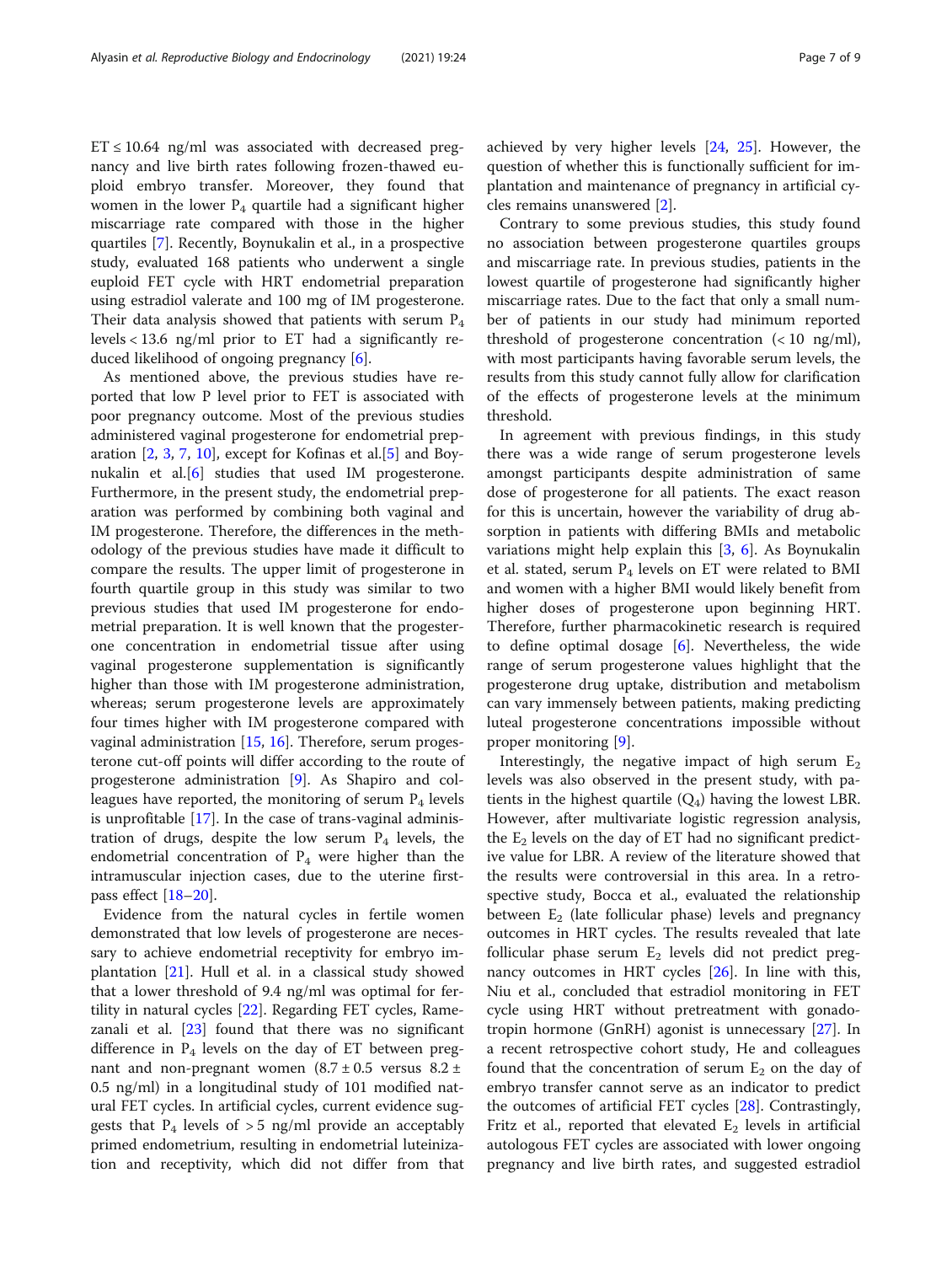<span id="page-7-0"></span>levels should be monitored during artificial FET cycles [[29\]](#page-8-0). Since the timing of the measurements and the route of  $E<sub>2</sub>$  administrations in the previous studies have varied, further prospective studies with larger sample sizes are warranted to reach a consensus in this area.

A major limitation of the current study is that the transferred embryos were not determined to be euploid. However, we have included the patients with top quality blastocyst embryos for transfer.

Additionally, we used both IM and vaginal progesterone for endometrial preparation, which precludes comparing these results with the previous studies. The clinical implications of these findings could suggest that a maximum progesterone value appears to be associated with lower live birth rate under these treatment conditions, and it can be a warning that increasing dose of progesterone should be performed with caution and careful monitoring.

In conclusion, this study demonstrates that high serum progesterone ( $\geq$  32.5 ng/ml) on ET day in HRT–FET cycles significantly reduces the chance of live birth following blastocyst transfer. Since the timing and type of HRT regimen in previous studies have varied, the lower and upper threshold of progesterone concentrations prior to ET cannot be conclusively determined. The measurement of  $P_4$  levels and its monitoring during FET cycles is essential to predict the outcome of pregnancy and allow for individualized luteal phase support to be determined for each patient. However, the results are still controversial regarding the necessity of screening for serum  $E_2$  levels before ET, and further prospective studies are required.

#### Abbreviations

FET: Frozen embryo transfer; HRT: Hormonal replacement therapy; AC: Artificial-cycle; IM: Intramuscular; E<sub>2</sub>: Estradiol; P<sub>4</sub>: Progesterone; ET: Embryotransfer; ROC: Receiving operating characteristic; AUC: The area under the curve; LBR: Live birth rate; CPR: Clinical pregnancy rate

#### Acknowledgements

We would like to thank all the participants and co-workers in Shariati Hospital and Omid clinic for their assistance in this study. We express our appreciation to Mrs. Arezoo Arabipoor for data assembling, Dr. Syed Hasan Al-Yasin and Dr. Soraya Ebrahimpour Koujan for data analyzing, and Mrs. Maria Najafain for professional language editing.

#### Authors' contributions

AA and MK designed the research. AA, MK, MAH, HS and MSN contributed in patient's selection, data collection, analysis/interpretation of data and manuscript writing/editing. AA, MK and MAH wrote the manuscript. All authors read and approved the final manuscript.

#### Funding

This research did not receive any specific grant from funding agencies in the public, commercial, or not-for-profit sectors.

#### Availability of data and materials

The datasets used and/or analyzed during the current study are available from the corresponding authors on reasonable request.

#### Ethics approval and consent to participate

The Institutional Review Boards and the Ethics Committees of Tehran University of Medical Sciences approved this study (ethics code:IR.TUMS.MEDICINE.REC.1398.694). All procedures performed in studies involving human participants were in accordance with the ethical standards of Tehran University of Medical Sciences and the 1964 Helsinki declaration and its later amendments or comparable ethical standards. The eligible women signed written informed consent prior to participation in the study.

#### Consent for publication

Not applicable.

#### Competing interests

All authors have nothing to disclose.

#### Author details

<sup>1</sup>Department of Infertility, Shariati Hospital, Tehran University of Medical Sciences, Tehran, Iran. <sup>2</sup>Department of Obstetrics and Gynecology, Shariati Hospital, Tehran University of Medical Sciences, 1411713135, Shariati Hospital, Jalal-e-Al-e-Ahmad Hwy, Tehran, Iran. <sup>3</sup>Department of Biology and Embryology, Omid Fertility Center, Tehran, Iran. <sup>4</sup>Department of Anatomy School of Medicine, Tehran University of Medical Sciences, Tehran, Iran.

### Received: 2 August 2020 Accepted: 28 January 2021 Published online: 18 February 2021

#### References

- 1. Yarali H, Polat M, Mumusoglu S, Yarali I, Bozdag G. Preparation of endometrium for frozen embryo replacement cycles: a systematic review and meta-analysis. J Assist Reprod Genet. 2016;33(10):1287–304.
- 2. Labarta E, Mariani G, Holtmann N, Celada P, Remohi J, Bosch E. Low serum progesterone on the day of embryo transfer is associated with a diminished ongoing pregnancy rate in oocyte donation cycles after artificial endometrial preparation: a prospective study. Hum Reprod. 2017;32(12): 2437–42.
- 3. Yovich JL, Conceicao JL, Stanger JD, Hinchliffe PM, Keane KN. Mid-luteal serum progesterone concentrations govern implantation rates for cryopreserved embryo transfers conducted under hormone replacement. Reprod Biomed Online. 2015;31(2):180–91.
- 4. Brady PC, Kaser DJ, Ginsburg ES, et al. Serum progesterone concentration on day of embryo transfer in donor oocyte cycles. J Assist Reprod Genet. 2014;31(5):569–75.
- 5. Kofinas JD, Blakemore J, McCulloh DH, Grifo J. Serum progesterone levels greater than 20 ng/dl on day of embryo transfer are associated with lower live birth and higher pregnancy loss rates. J Assist Reprod Genet. 2015;32(9): 1395–9.
- 6. Boynukalin FK, Gultomruk M, Turgut E, et al. Measuring the serum progesterone level on the day of transfer can be an additional tool to maximize ongoing pregnancies in single euploid frozen blastocyst transfers. Reprod Biol Endocrinol. 2019;17(1):102.
- 7. Gaggiotti-Marre S, Martinez F, Coll L, et al. Low serum progesterone the day prior to frozen embryo transfer of euploid embryos is associated with significant reduction in live birth rates. Gynecol Endocrinol. 2019;35(5):439– 42.
- 8. Basnayake SK, Volovsky M, Rombauts L, Osianlis T, Vollenhoven B, Healey M. Progesterone concentrations and dosage with frozen embryo transfers– What's best? Aust N Z J Obstet Gynaecol. 2018;58(5):533–8.
- Alsbjerg B, Thomsen L, Elbaek HO, et al. Progesterone levels on pregnancy test day after hormone replacement therapy-cryopreserved embryo transfer cycles and related reproductive outcomes. Reprod Biomed Online. 2018; 37(5):641–7.
- 10. Cédrin-Durnerin I, Isnard T, Mahdjoub S, et al. Serum progesterone concentration and live birth rate in frozen–thawed embryo transfers with hormonally prepared endometrium. Reprod Biomed Online. 2019;38(3):472– 80.
- 11. Coroleu B, Gaggiotti-Marre S. Serum progesterone screening for frozen embryo transfer: present and future perspectives. JBRA assisted reproduction. 2019;23(2):82.
- 12. Polat M, Mumusoglu S, Bozdag G, Ozbek IY, Humaidan P, Yarali H. Supplementation of intramuscular progesterone every third day to vaginal progesterone versus vaginal progesterone only in hormone replacement